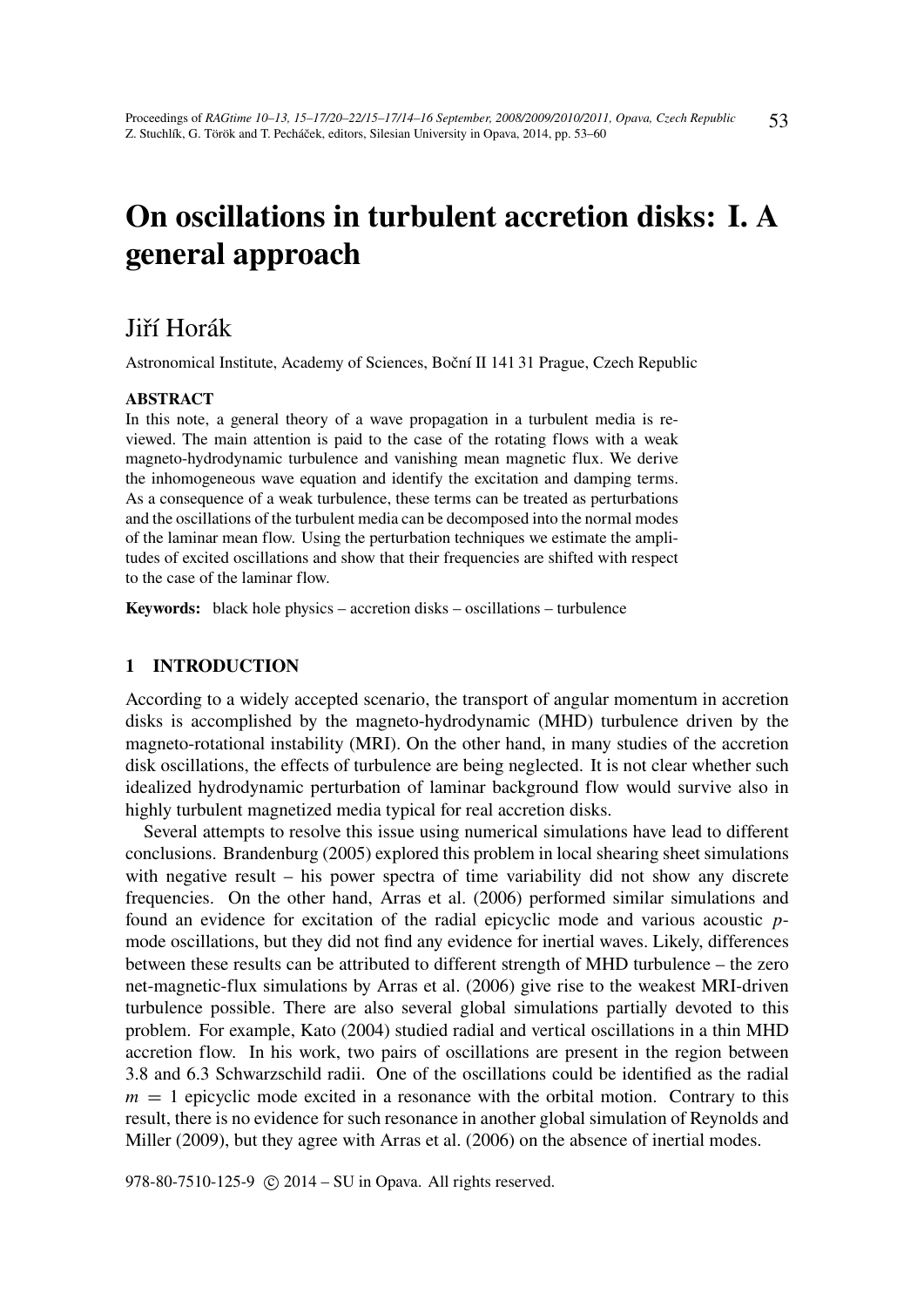# 54 *J. Horák*

Another way how to tackle this problem is to use the semi-analytical methods originally developed for solving similar problems in stars and Sun. The original idea by Lighthill (1952) was first used by Goldreich and Keeley (1977) in calculations of excitation/damping of solar *p*-modes by turbulent convection and it was later significantly developed by Goldreich and Kumar (1990); Samadi and Goupil (2001) and others (see Houdek, 2006, for a review). In this approach, the key role is plaid by so-called inhomogeneous wave equation (IWE) derived from the set of hydrodynamic equations by keeping also terms that are nonlinear in perturbations. While the homogeneous part that is linear in perturbations describes the oscillations of the laminar mean flow, the effects of the turbulence are included in the extra source terms on the right-hand side of the equation. From the mathematical point of view, IWE is a stochastic partial differential equation that can be translated to a set of stochastic ordinary differential equations if the oscillations can be decomposed into the normal modes.

In this paper we adopt this approach to the case of the differentially rotating unmagnetized flow with weak MHD turbulence. This setup is perhaps suitable for the accretion disks. In Section 2 we obtain IWE from the set of the nonlinear MHD equations. A decomposition into the normal modes is done in Section 3. We also derive the ordinary differential equations describing the instantaneous amplitudes of individual modes. Approximate solutions of these equations is found in Section 4. Finally, Section 5 is devoted to a discussion and conclusions.

#### 2 INHOMOGENEOUS WAVE EQUATION

We generalize the approach of Goldreich and Keeley (1977) by considering MHD turbulence on a stationary (i.e. non-static) unmagnetized background flow. The evolution of the system is described by the continuity equation, induction equation and Euler equation,

$$
\frac{\partial \rho}{\partial t} + \nabla_k (\rho v^k) = 0, \qquad (1)
$$

$$
\frac{\partial B^i}{\partial t} + \nabla_k (B^i v^k - B^k v^i) = 0, \qquad (2)
$$

$$
\frac{\partial}{\partial t} \left( \rho v^{i} \right) + \nabla_{k} \left( \rho v^{i} v^{k} \right) + \rho \nabla^{i} \Phi + \nabla^{i} \left( p + \frac{B^{2}}{8\pi} \right) - \frac{1}{4\pi} \nabla_{k} \left( B^{k} B^{i} \right) = 0, \tag{3}
$$

together with the barotropic equation of state,  $p = p(\rho)$ , and the solenoidal condition  $\nabla_k B^k = 0$ . We assume that there exist a stationary and axisymmetric configuration with vanishing magnetic field, obtained from the above equations by setting  $B^i = \partial_t = \partial_\phi = 0$ , with a smooth velocity field describing a pure rotation  $v^i = \Omega(r, z) \delta^i_\phi$  expressed in the cylindrical coordinates  $\{r, \phi, z\}$ . The *exact* equations describing perturbations of this equilibria are

$$
\frac{\partial \delta \rho}{\partial t} + v^k \nabla_k \delta \rho + \nabla_k \left( \rho \delta v^k \right) = \mathcal{N}_\rho \,, \tag{4}
$$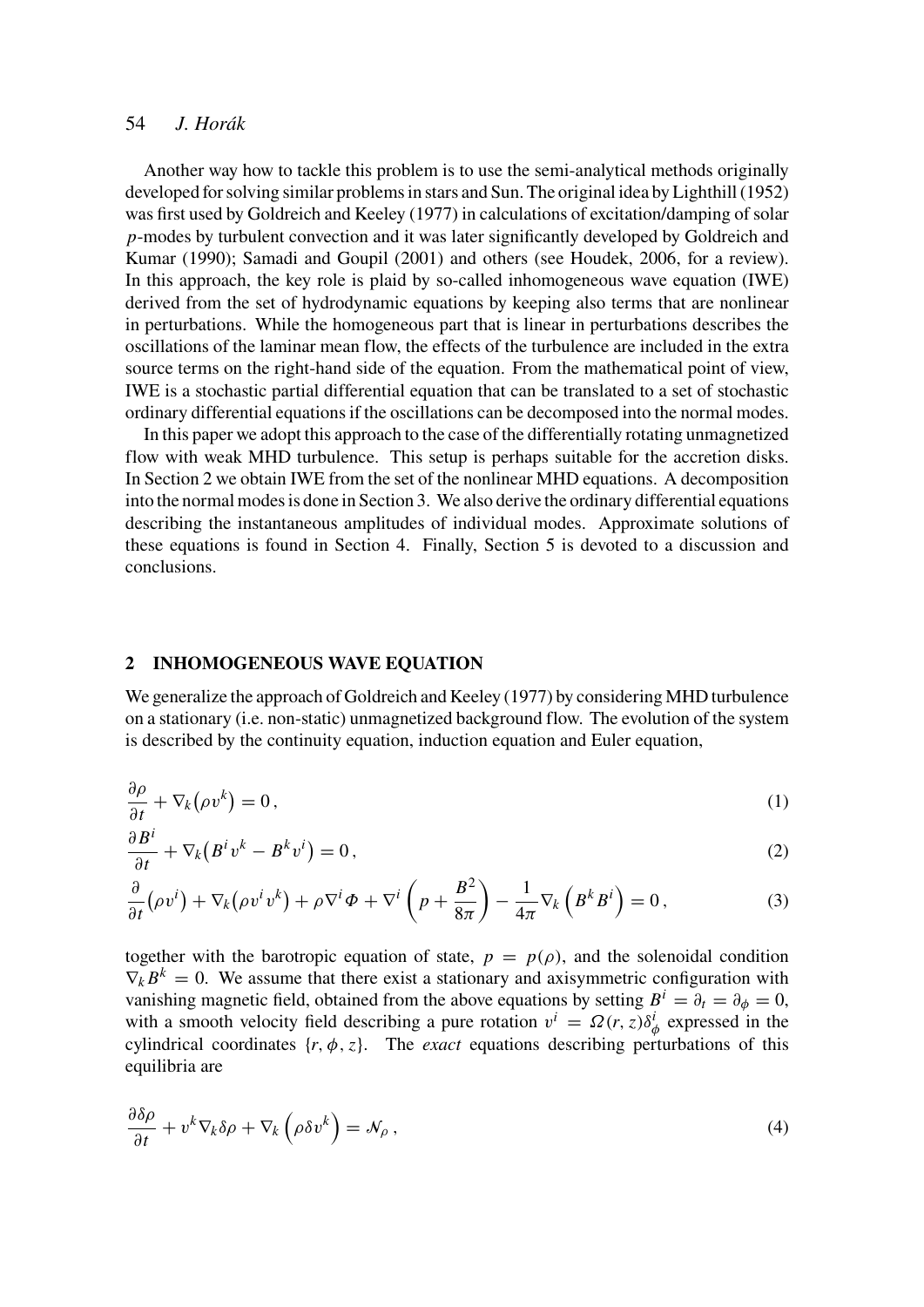$$
\frac{\partial \delta B^i}{\partial t} + v^k \nabla_k \delta B^i - (\nabla_k v^i) \delta B^k = \mathcal{N}_B^i,
$$
\n(5)

$$
\rho \left[ \frac{\partial \delta v^i}{\partial t} + v^k \nabla_k \delta v^i + (\nabla_k v^i) \delta v^k + \nabla^i \left( c_s^2 \frac{\delta \rho}{\rho} \right) \right] = \mathcal{N}_v^i \tag{6}
$$

in which the nonlinear terms in perturbations on the right-hand sides are

$$
\mathcal{N}_{\rho} = -\nabla_k (\delta \rho \delta v^k),\tag{7}
$$

$$
\mathcal{N}_B^i = -\nabla_k (\delta v^k \delta B^i - \delta v^i \delta B^k),\tag{8}
$$

$$
\begin{aligned} \mathcal{N}^i_v=&-\frac{\partial}{\partial t}\big(\delta\rho\delta v^i\big)-v^k\nabla_k\big(\delta\rho\delta v^i\big)-\big(\nabla_k v^i\big)\big(\delta\rho\delta v^k\big)-\nabla_k\big(\rho\delta v^i\delta v^k\big)\\ &-\nabla^i\left(\frac{1}{2}\frac{\mathrm{d}^2p}{\mathrm{d}\rho^2}\delta\rho^2\right)-\frac{1}{8\pi}\nabla^i\left(\delta B^k\delta B_k\right)-\frac{1}{4\pi}\nabla_k\left(\delta B^i\delta B^k\right)\\ &-\nabla_k\left(\delta\rho\delta v^i\delta v^k\right)+\mathcal{O}\big(\delta\rho^3\big) \end{aligned}
$$

and  $c_s = (dp/d\rho)^{1/2}$  denotes the sound speed.

Using the continuity equation to eliminate the density perturbation from the left hand side of the Euler equation, we arrive at a single nonlinear equation governing the velocity perturbation

$$
\hat{L}\,\delta\mathbf{v}=\mathcal{N}.\tag{9}
$$

The linear differential operator  $\hat{L}$  is defined as

$$
\hat{L}\,\delta v^i = \rho \left[\frac{\partial \delta v^i}{\partial t} + v^k \nabla_k \delta v^i + (\nabla_k v^i) \delta v^k\right] - \rho \nabla^i \left[\frac{c_s^2}{\rho} \partial_\tau^{-1} \nabla_k (\rho \delta v^k)\right] \tag{10}
$$

and the nonlinear part is given by

$$
\mathcal{N}^{i} = \mathcal{N}_{v}^{i} - \rho \nabla^{i} \left[ \frac{c_{\rm s}^{2}}{\rho} \partial_{\tau}^{-1} \mathcal{N}_{\rho} \right],
$$
\n(11)

where  $\partial_{\tau}^{-1}$  is the inverse operator to  $\partial_{\tau} = \partial/\partial t + \Omega \partial/\partial \phi$  (note that in the space of the quadratically integrable functions this inversion makes sense).

If the nonlinearities are neglected, (i.e. when  $\mathcal{N}^i = 0$ ), the Eq. (9) describes propagation of the acoustic or inertial waves on the stationary laminar background. If, in addition, a suitable boundary conditions are specified, this equation gives us the set of the normal modes of the system. In the presence of a *weak* turbulence we assume that both, the oscillations and turbulent fluctuations, can be treated as perturbation to the background stationary flow. Hence, we decompose the perturbation of any quantity  $q = \{\rho, v^i, B^i\}$ into the part due to the oscillations and the one due to turbulence,

$$
\delta q = \delta q_{\rm osc} + \delta q_{\rm turb} \,. \tag{12}
$$

and assume a regime when

$$
|\delta q_{\rm osc}| \ll |\delta q_{\rm turb}| \ll |q| \,. \tag{13}
$$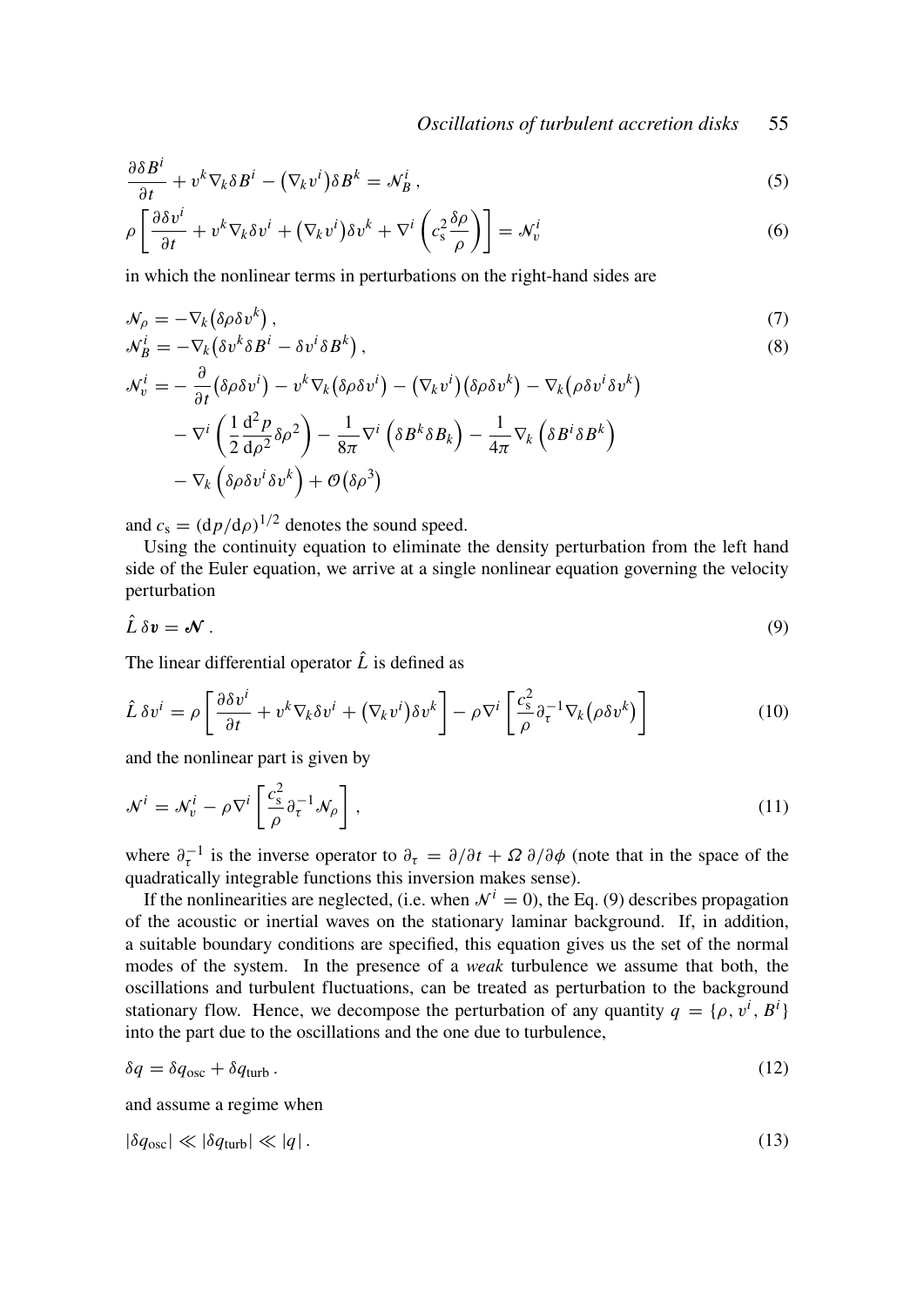# 56 *J. Horák*

Therefore, we safely neglect any influence of the oscillations on the turbulence, but we suppose that properties of both, the background flow and the turbulence, affect the oscillations.

If we now introduce the Lagrangian displacement  $\xi^i$  corresponding to the oscillations using the relations,

$$
\delta v_{\rm osc}^i = \frac{\partial \xi^i}{\partial t} + v^k \nabla_k \xi^i - \xi^j \nabla_j v^i \,, \quad \delta \rho_{\rm osc} = -\nabla_k (\rho \xi^k) \,, \tag{14}
$$

and substitute into the Eq. (9) keeping only terms linear in  $\xi^{i}$ , we arrive at the master equation

$$
\left(\hat{\mathcal{L}}_j^i + \hat{\mathcal{D}}_j^i\right)\xi^j = \delta^i\,. \tag{15}
$$

The operator  $\hat{\mathcal{L}}$  is defined by

$$
\hat{\mathcal{L}}_j^i = \delta_j^i \left( \frac{\partial}{\partial t} + v^k \nabla_k \right)^2 - \frac{1}{\rho} \left[ (\gamma - 1) \nabla^i (p \nabla_j) + \nabla_j (p \nabla^i) \right] + \nabla^i \nabla_j \Phi . \tag{16}
$$

and is deterministic being given solely by the background flow quantities. On the other hand,  $\hat{\mathcal{D}}_j^i$  and  $\delta^i$  are stochastic because they rely on both the background flow and the turbulent field. The operator  $\hat{\mathcal{D}}_j^i$  is a contribution of nonlinearity  $\mathcal{N}^i$ ; the part which is linear in  $\delta v_{\text{osc}}$  and  $\delta \rho_{\text{osc}}$ , and therefore in  $\xi^i$  as well. It modify the operator  $\hat{\mathcal{L}}^i_j$  and therefore slightly change the eigenfunctions and eigenfrequencies of the oscillation modes. The term  $s<sup>i</sup>$  on the right-hand side depends only on the turbulent fluctuations and play the role of the stochastic source term. We do not show complicated expressions of these operator as the they are not needed in the rest of the paper. For a general discussion presented here their stochastic nature and the structure of Eq. (15) are sufficient.

#### 3 DECOMPOSITION INTO NORMAL MODES

In absence of the turbulence, both  $\hat{\mathcal{L}}$  and  $\hat{\mathcal{S}}$  vanish and the Eq. (15) takes the form

$$
\hat{\mathcal{L}}\mathbf{\xi} = \partial_t^2 \mathbf{\xi} + \hat{B} \partial_t \mathbf{\xi} + \hat{C} \mathbf{\xi} = 0, \tag{17}
$$

where  $\hat{B}$  and  $\hat{C}$  are two linear differential operators. With appropriate boundary conditions, this equation describes linear modes of the system. Glampedakis and Andersson (2007) show that in absence of electromagnetic radiation on the surface of the body, the operator  $\hat{C}$ is Hermitian and  $\ddot{B}$  is anti-Hermitian with respect to the standard scalar product weighted by mass density,

$$
\langle \zeta, \eta \rangle = \int_V (\zeta^* \cdot \eta) \, \rho \, \mathrm{d}V \,. \tag{18}
$$

Assuming a harmonic time dependence for the perturbation, i.e.  $\xi = \zeta(x) \exp[-iwt]$ , we obtain a set of linear modes  $\{\omega_\alpha, \zeta_\alpha\}$ , each of them characterized by its eigenfrequency  $\omega_\alpha$ and eigenfunction  $\zeta_{\alpha}$ . As shown by Schenk et al. (2002), the eigenfunctions (completed by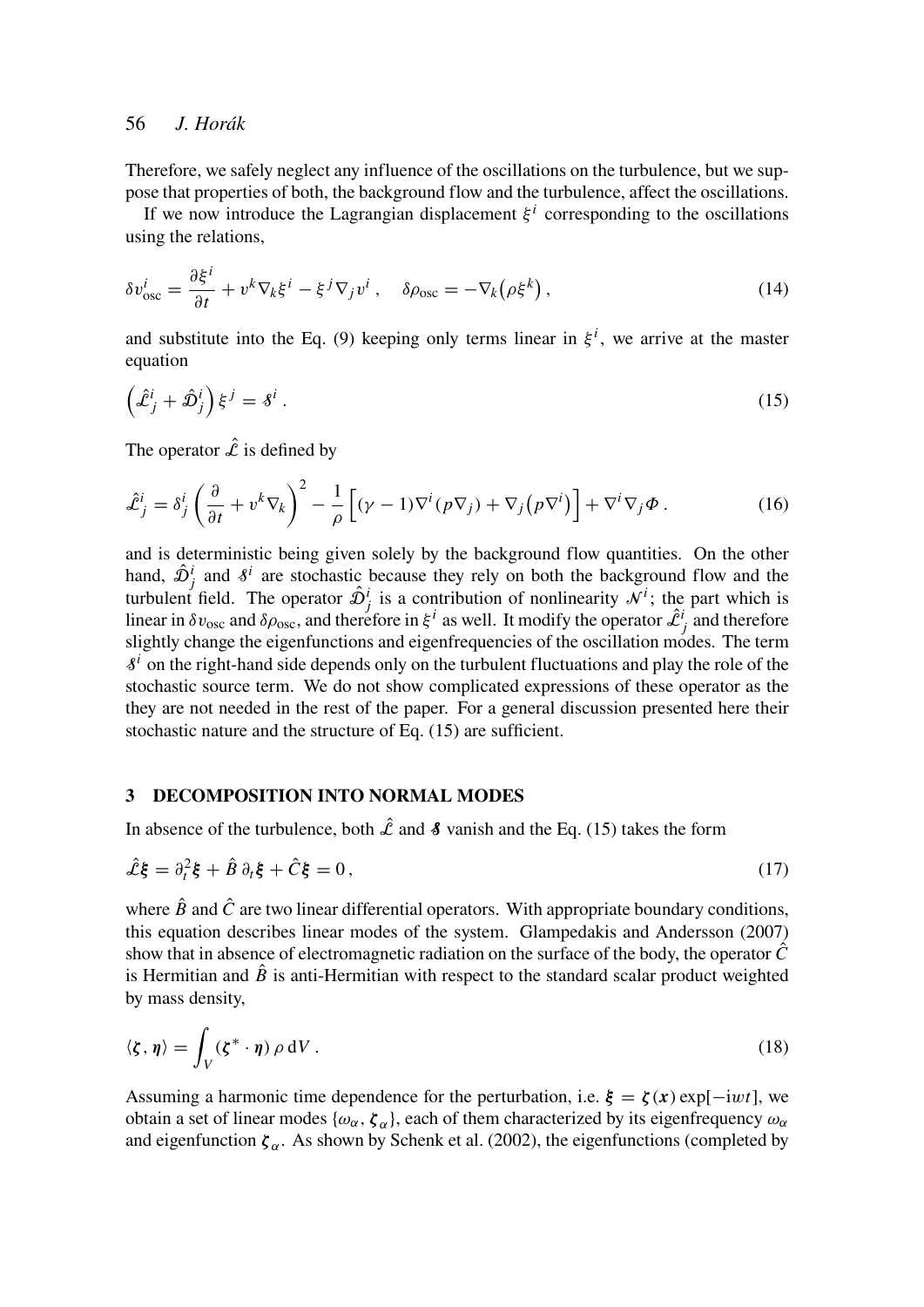the associated functions in the case of Jordan-chain modes) can be used as a basis of the corresponding phase space  $\mathcal{H} \oplus \mathcal{H}$ . The solution of the general equation

$$
\hat{\mathcal{L}}\mathbf{\xi} = \mathbf{\mathcal{F}}(t,\mathbf{x})\tag{19}
$$

can be expressed as a linear combination of modal eigenfunctions

$$
\begin{pmatrix} \xi \\ \partial_t \xi \end{pmatrix} = \sum_{\alpha} c_{\alpha}(t) \begin{pmatrix} \zeta_{\alpha} \\ -i\omega_{\alpha} \zeta_{\alpha} \end{pmatrix},\tag{20}
$$

in which the coefficients  $c_{\alpha}(t)$  satisfy the equations of forced oscillators

$$
\frac{dc_{\alpha}}{dt} + i\omega_{\alpha}c_{\alpha} = -\frac{i}{b_{\alpha}}\langle \mathbf{\zeta}_{\alpha}, \mathbf{\mathcal{F}}\rangle
$$
\n(21)

and  $b_{\alpha} = \langle \boldsymbol{\zeta}_{\alpha}, i\hat{B}\boldsymbol{\zeta}_{\alpha} \rangle + 2\omega_{\alpha} \langle \boldsymbol{\zeta}_{\alpha}, \boldsymbol{\zeta}_{\alpha} \rangle.$ 

Equation (15) represents a special case for which  $\mathcal{F} = -\hat{\mathcal{D}}\xi + \delta$ . With the aid of expansion (20), the Eq. (21) becomes

$$
\frac{dc_{\alpha}}{dt} + i \sum_{\beta} \left( \omega_{\alpha} \delta_{\alpha\beta} - \epsilon \mathcal{D}_{\alpha\beta} \right) c_{\beta} = \epsilon \delta_{\alpha} , \qquad (22)
$$

where

$$
\epsilon \mathcal{D}_{\alpha\beta} = \frac{1}{b_{\alpha}} \left\langle \boldsymbol{\zeta}_{\alpha}, \hat{\mathcal{D}} \boldsymbol{\zeta}_{\beta} \right\rangle, \quad \epsilon \delta_{\alpha} = \frac{1}{b_{\alpha}} \left\langle \boldsymbol{\zeta}_{\alpha}, \boldsymbol{\delta} \right\rangle.
$$
 (23)

For subsonic turbulence, these terms are small and can be treated as perturbations. That is why we formally introduced a small parameter  $\epsilon \ll 1$  to the Eq. (22).

# 4 COHERENT AND RANDOM OSCILLATIONS

The stochastic functions  $\mathcal{D}_{\alpha\beta}(t)$  and  $S_{\alpha}(t)$  can be separated to the mean and fluctuating random components,

$$
\mathcal{D}_{\alpha\beta}(t) = \bar{D}_{\alpha\beta} + D'_{\alpha\beta}(t), \quad \delta_{\alpha}(t) = \bar{S}_{\alpha} + S'_{\alpha}(t).
$$
\n(24)

The mean values and all statistical moments of the random components are assumed to be time-independent as a consequence of a stationary turbulence. Similarly, we suppose that also the resulting oscillations can be separated to coherent and random components as  $c_{\alpha}(t) = \bar{c}_{\alpha}(t) + c'_{\alpha}(t)$ . Ansamble average of Eq. (22) gives

$$
\frac{\mathrm{d}\bar{c}_{\alpha}}{\mathrm{d}t} + \mathrm{i}\omega_{\alpha}\bar{c}_{\alpha} - \mathrm{i}\epsilon \sum_{\beta} \left[ \bar{\mathcal{D}}_{\alpha\beta}\bar{c}_{\beta} + \left\langle \mathcal{D}'_{\alpha\beta}c'_{\beta} \right\rangle \right] = \epsilon \bar{S}_{\alpha} \,. \tag{25}
$$

Subtracting it from the original Eq. (22) we obtain the equation governing the random component

$$
\frac{\mathrm{d}c'_{\alpha}}{\mathrm{d}t} + \mathrm{i}w_{\alpha}c'_{\alpha} - \mathrm{i}\epsilon \sum_{\beta} \left[ \bar{\mathcal{D}}_{\alpha\beta}c'_{\beta} + \mathcal{D}'_{\alpha\beta}\bar{c}_{\beta} + \mathcal{D}'_{\alpha\beta}c'_{\beta} - \left\langle \mathcal{D}'_{\alpha\beta}c'_{\beta} \right\rangle \right] = \epsilon \,\delta'_{\alpha} \,. \tag{26}
$$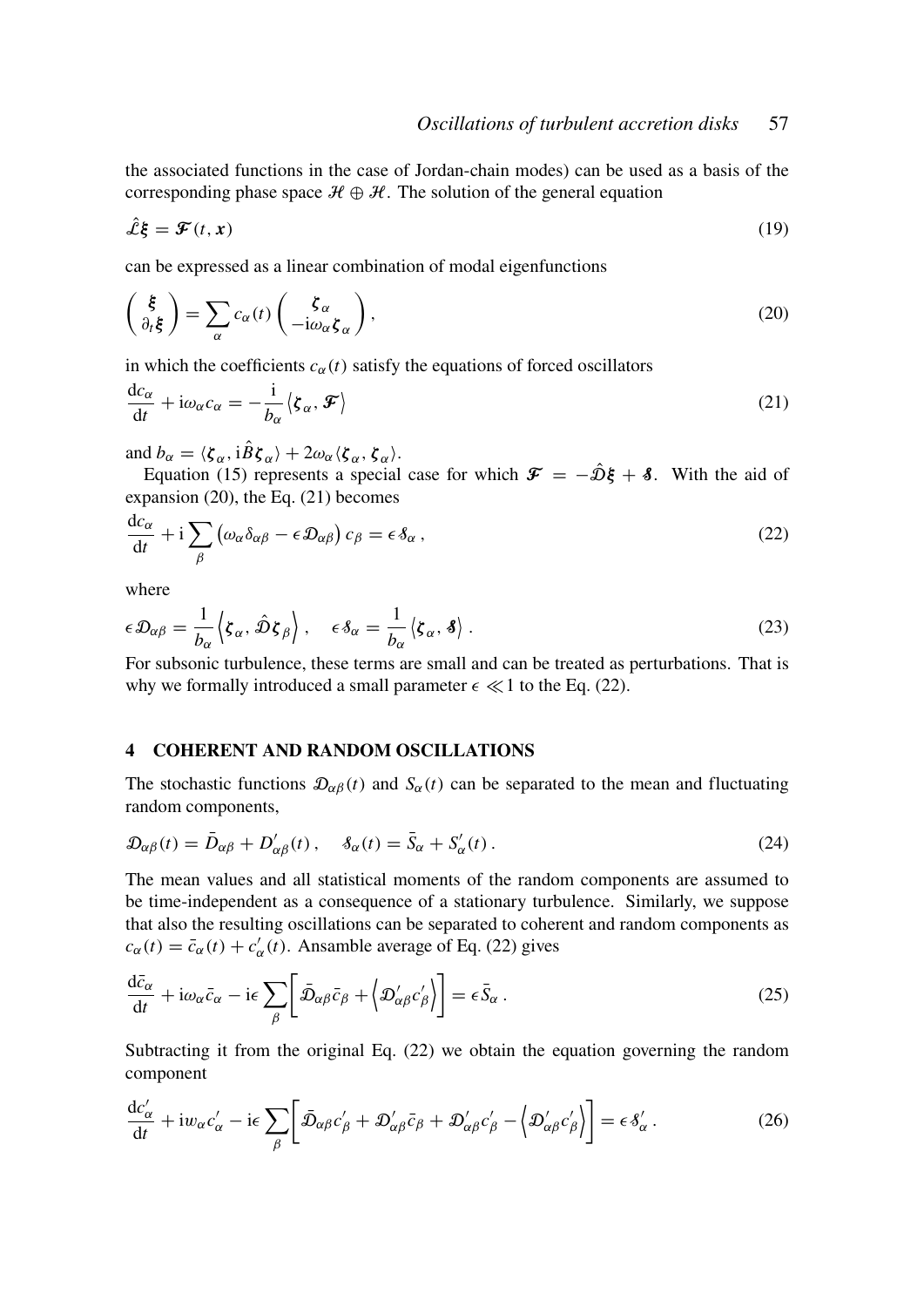# 58 *J. Horák*

We solve these equations using method of multiple time-scales. Instead of the physical time *t*, we introduce variables  $T_n = \epsilon^n t$  with  $n = 0, 1, 2, \ldots$  The time derivative is then replaced by the series

$$
\frac{\mathrm{d}}{\mathrm{d}t} = \partial_0 + \epsilon \partial_1 + \epsilon^2 \partial_2 + \dots, \quad \partial_n = \frac{\partial}{\partial T_n} \tag{27}
$$

and the solutions are looked for in the form

$$
\bar{c}_{\alpha}(T_n) = \bar{c}_{\alpha}^{(0)}(T_n) + \epsilon \bar{c}_{\alpha}^{(1)}(T_n) + \epsilon^2 \bar{c}_{\alpha}^{(2)}(T_n) + \dots,
$$
\n(28)

$$
c'_{\alpha}(T_n) = c'^{(0)}_{\alpha}(T_n) + \epsilon c'^{(1)}_{\alpha}(T_n) + \epsilon^2 c'^{(2)}_{\alpha}(T_n) + \dots
$$
\n(29)

The zero-order equations,

$$
(\partial_0 + i\omega_\alpha) \bar{c}^{(0)}_\alpha = 0, \quad (\partial_0 + i\omega_\alpha) c'^{(0)}_\alpha = 0,
$$
\n
$$
(30)
$$

give solutions

$$
\bar{c}_{\alpha}^{(0)} = A_{\alpha}(T_1, T_2, \dots) e^{-i\omega_{\alpha} T_0}, \quad c_{\alpha}^{'(0)} = 0.
$$
\n(31)

The fluctuating component vanishes as a consequence of the assumption that  $\langle c'_\alpha \rangle = 0$ . The first-order equations read

$$
(\partial_0 + i\omega_\alpha) \bar{c}^{(1)}_\alpha = -\partial_1 \bar{c}^{(0)}_\alpha + i \sum_\beta \bar{\mathcal{D}}_{\alpha\beta} \bar{c}^{(0)}_\beta + \bar{\mathcal{S}}_\alpha =
$$
  

$$
- (\partial_1 A_\alpha) e^{-i\omega_\alpha T_0} + i \sum_\beta \bar{\mathcal{D}}_{\alpha\beta} A_\beta e^{-i\omega_\beta T_0} + \bar{\mathcal{S}}_\alpha ,
$$
  

$$
(\partial_0 + i\omega_\alpha) c'^{(1)}_\alpha = i \sum_\beta \mathcal{D}'_{\alpha\beta} \bar{c}^{(0)}_\beta + \mathcal{S}'_\alpha .
$$
 (32)

For simplicity, we suppose that there is no degeneracy (i.e. if  $\alpha \neq \beta$  then also  $\omega_{\alpha} \neq \omega_{\beta}$ ). The secular terms on the right hand side of Eq. (4) are therefore eliminated when

$$
-\partial_1 A_\alpha + i\bar{\mathcal{D}}_{\alpha\alpha} A_\alpha = 0 \tag{33}
$$

the solution of which is

$$
A_{\alpha}(T_1, T_2, \dots) = A_{\alpha}(T_2, \dots) \exp\left[-i\omega_{\alpha}^{(1)}T_1\right], \quad \omega_{\alpha}^{(1)} = -\bar{\mathcal{D}}_{\alpha\alpha}.
$$
 (34)

Hence,  $-\epsilon \bar{\mathcal{D}}_{\alpha\alpha}$  is a first-order correction to the eigenfrequency of the coherent oscillations. A particular solution for the coherent part is

$$
\bar{c}_{\alpha}^{(1)} = -\frac{\mathrm{i}}{\omega_{\alpha}} \bar{\delta}_{\alpha} + \sum_{\beta \neq \alpha} \frac{\bar{\mathcal{D}}_{\alpha\beta}}{\omega_{\alpha} - \omega_{\beta}} A_{\beta} e^{-\mathrm{i}\omega_{\beta}T_{0}} \tag{35}
$$

and for the random part

$$
c_{\alpha}^{\prime(1)} = e^{-i\omega_{\alpha}T_0} \left( \sum_{\beta} I_{\alpha\beta} A_{\beta} + J_{\alpha} \right), \qquad (36)
$$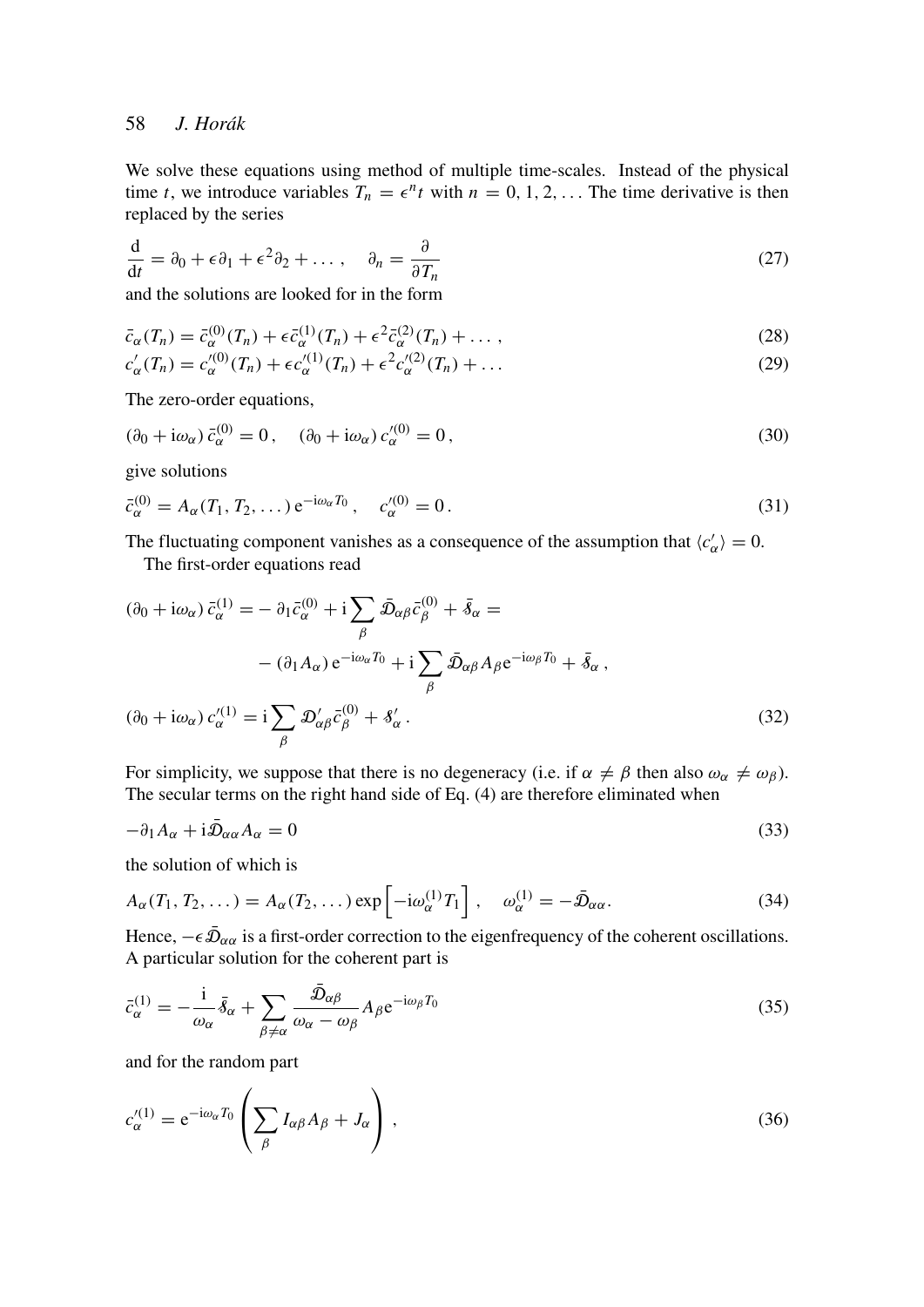where

$$
I_{\alpha\beta} = \int_{-\infty}^{T_0} \mathcal{D}'_{\alpha\beta}(\tau) e^{i(\omega_\alpha - \omega_\beta)\tau} d\tau, \quad J_\alpha = \int_{-\infty}^{T_0} \delta'_\alpha(\tau) e^{i\omega_\alpha \tau} d\tau.
$$
 (37)

A second-order approximation for the coherent part of oscillations is governed by

$$
(\partial_0 + i\omega_\alpha) \bar{c}^{(2)}_\alpha = -\partial_2 \bar{c}^{(0)}_\alpha - \partial_1 \bar{c}^{(1)}_\alpha + i \sum_\beta \left( \bar{\mathfrak{D}}_{\alpha\beta} \bar{c}^{(1)}_\beta + \left\langle \mathfrak{D}'_{\alpha\beta} c'^{(1)}_\beta \right\rangle \right) =
$$
  

$$
= -(\partial_2 A_\alpha) e^{-i\omega_\alpha T_0} - \sum_{\beta \neq \alpha} \frac{\bar{\mathfrak{D}}_{\alpha\beta} \bar{\mathfrak{D}}_{\beta\beta}}{\omega_\alpha - \omega_\beta} A_\beta e^{-i\omega_\beta T_0}
$$

$$
+ \sum_\beta \frac{1}{\omega_\beta} \bar{\mathfrak{D}}_{\alpha\beta} \bar{s}_\beta + i \sum_\beta \sum_{\gamma \neq \beta} \frac{\bar{\mathfrak{D}}_{\alpha\beta} \bar{\mathfrak{D}}_{\beta\gamma}}{\omega_\beta - \omega_\gamma} A_\gamma e^{i\omega_\gamma T_0}
$$

$$
+ i \sum_\beta \left[ \sum_\gamma \left\langle \mathfrak{D}'_{\alpha\beta} I_{\beta\gamma} \right\rangle A_\gamma + \left\langle \mathfrak{D}'_{\alpha\beta} J_\beta \right\rangle \right] e^{-i\omega_\beta T_0} . \tag{38}
$$

Due to the stationarity, the correlators on the right-hand side can be expressed as

$$
\langle \mathcal{D}'_{\alpha\beta} I_{\beta\gamma} \rangle = C_{\alpha\beta\beta\gamma} \exp \left[ i(\omega_{\beta} - \omega_{\gamma}) T_0 \right], \tag{39}
$$

$$
\langle \mathcal{D}'_{\alpha\beta} J_{\beta} \rangle = C_{\alpha\beta\beta} \exp \left[ i\omega_{\beta} T_0 \right], \qquad (40)
$$

where

$$
C_{\alpha\beta\beta\gamma} = \int_{-\infty}^{0} \left\langle \mathcal{D}'_{\alpha\beta}(0) \mathcal{D}'_{\beta\gamma}(\tau) \right\rangle e^{i(\omega_{\beta} - \omega_{\gamma})\tau} d\tau , \qquad (41)
$$

$$
C_{\alpha\beta\beta} = \int_{-\infty}^{0} \left\langle \mathcal{D}'_{\alpha\beta}(0) \delta'_{\beta}(\tau) \right\rangle e^{i\omega_{\beta}\tau} d\tau \tag{42}
$$

are constants. The secular terms on the right-hand side of Eq. (38) are eliminated when

$$
-\partial_2 A_{\alpha} + i \sum_{\beta \neq \alpha} \frac{\bar{\mathfrak{D}}_{\alpha\beta} \bar{\mathfrak{D}}_{\beta\alpha}}{\omega_{\beta} - \omega_{\alpha}} A_{\alpha} + i \sum_{\beta} C_{\alpha\beta\beta\alpha} A_{\alpha} = 0, \qquad (43)
$$

the solution of which is

$$
A(T_2) = A \exp\left[-i\omega_{\alpha}^{(2)}T_2\right], \quad \omega_{\alpha}^{(2)} = -\sum_{\beta \neq \alpha} \frac{\bar{\mathcal{D}}_{\alpha\beta}\bar{\mathcal{D}}_{\beta\alpha}}{\omega_{\beta} - \omega_{\alpha}} - \sum_{\beta} C_{\alpha\beta\beta\alpha}.
$$
 (44)

Therefore the eigenfrequency of the coherent oscillations in the turbulent flow is shifted with respect to the eigenfrequency of the background laminar flow by a correction

$$
\Delta\omega_{\alpha} = -\epsilon \bar{\mathcal{D}}_{\alpha\alpha} - \epsilon^2 \sum_{\beta \neq \alpha} \frac{\bar{\mathcal{D}}_{\alpha\beta} \bar{\mathcal{D}}_{\beta\alpha}}{\omega_{\beta} - \omega_{\alpha}} - \epsilon^2 \sum_{\beta} C_{\alpha\beta\beta\alpha} \,. \tag{45}
$$